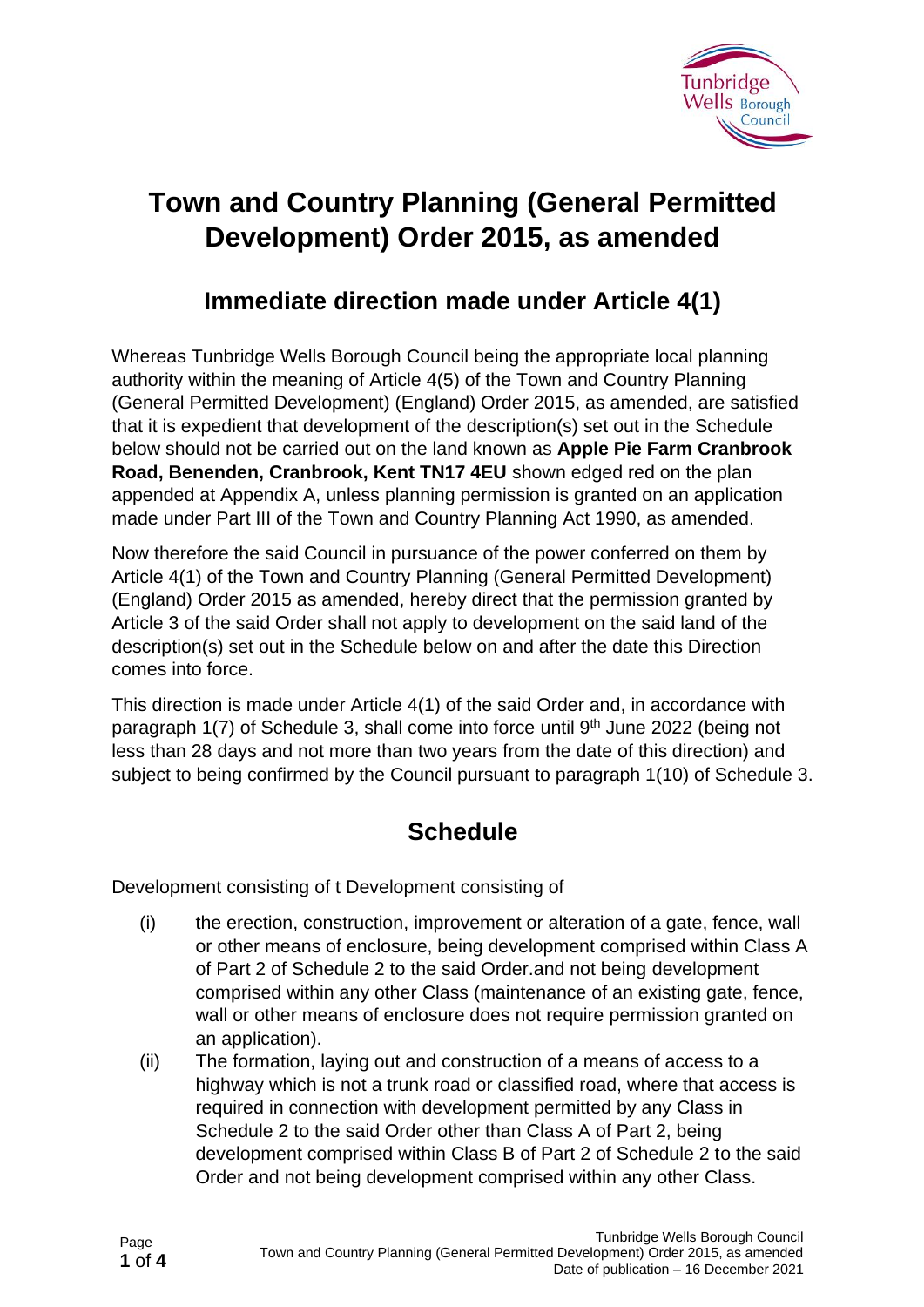(iii) The use of any land for any purpose for not more than 28 days in total in any calendar year, of which not more than 14 days in total may be for the purposes of (a) the holding of a market and/or (b) motor car and motorcycle racing including trials of speed and practicing for these activities, and the provision on the land of any moveable structure for the purposes of the permitted use, being development comprised within Class B of Part 4 of Schedule 2 to the said Order and not being development comprised within any other Class.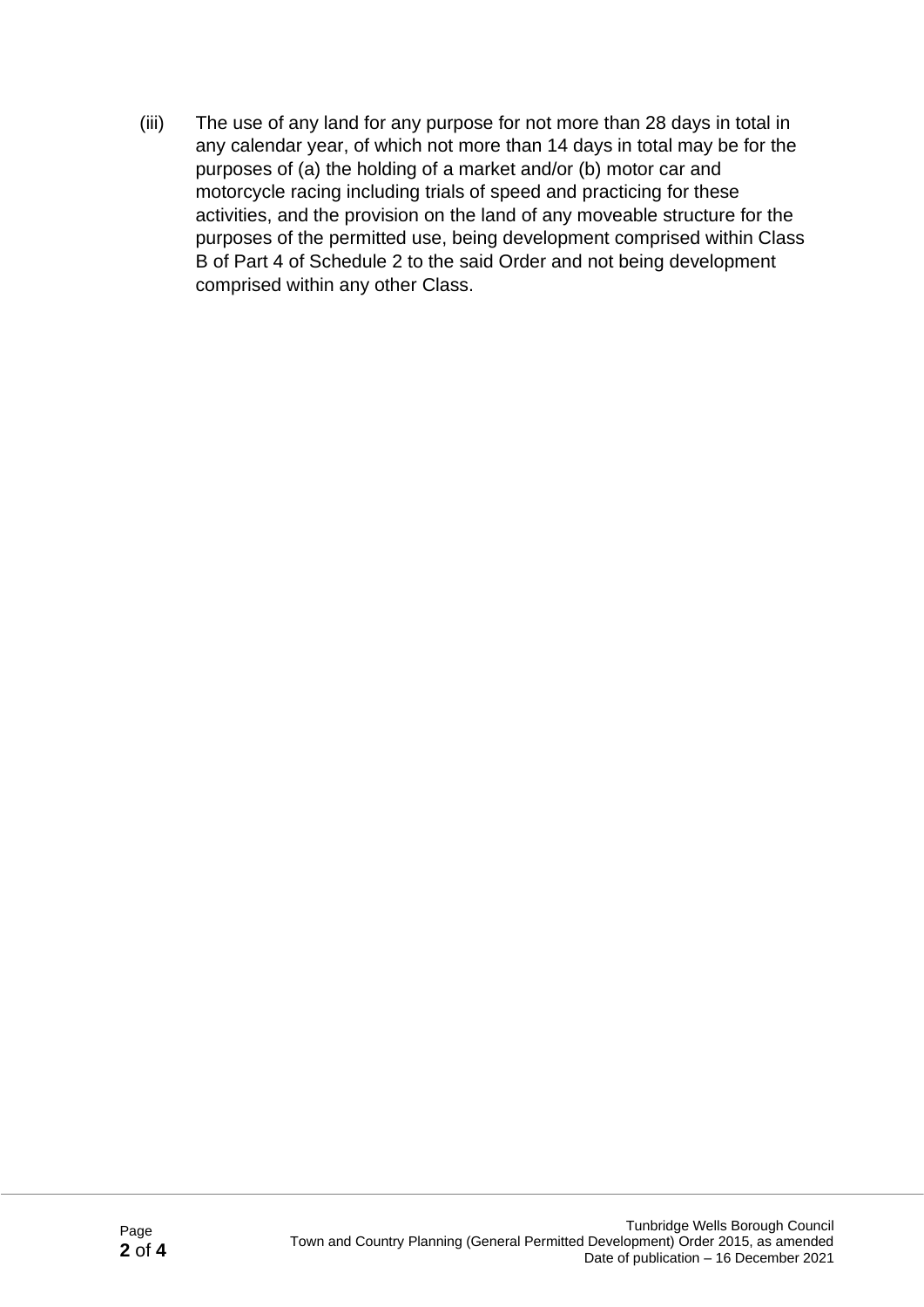Made under the Common Seal of Tunbridge Wells Borough Council this  $q^{t}$  day of December 2021

The Common Seal of the Council was affixed to this Direction in the presence of . . . . . . . . . . . . . . . Authorised signatory



**Confirmed under the Common Seal of Tunbridge Wells Borough Council this day of 2022**